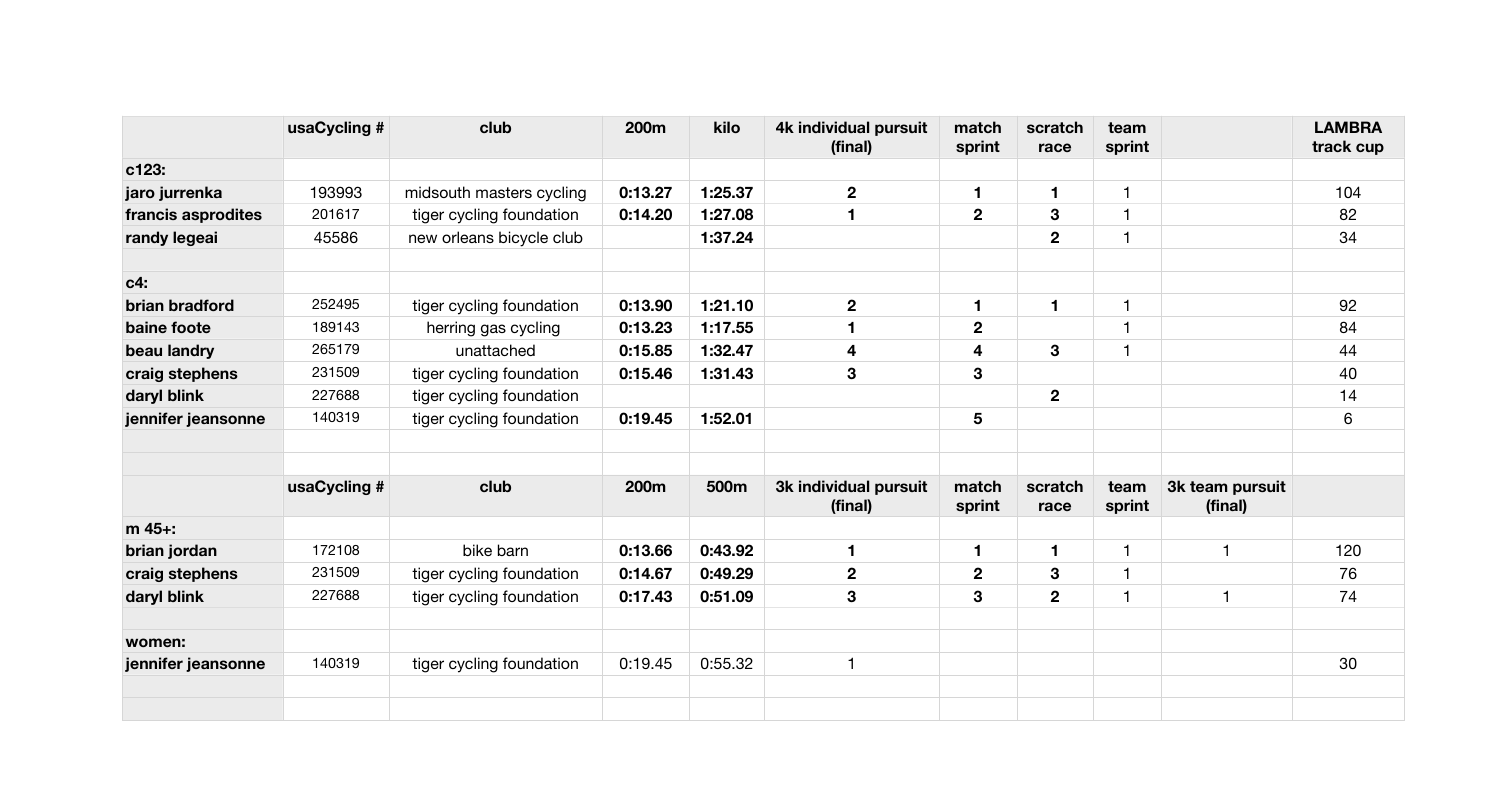| daryl blink<br>227688<br>227,688<br>beau landry<br>265,179<br>tiger cycling foundation<br>265179<br>201,617<br>tiger cycling foundation<br>201617<br>francis asprodites<br>252,495<br>brian bradford<br>252495<br>tiger cycling foundation<br>231,509<br>tiger cycling foundation<br>231509<br>craig stepens<br>140,319<br>Jennifer jeansonne<br>140319<br>tiger cycling foundation<br>172,108<br>bike barn<br>brian jordan<br>172108<br>189,143<br>herring gas cycling team<br>189143<br>midsouth masters cycling jaro jurenka<br> 0 <br>new orleans bicycle club randy legeai<br>$\overline{0}$<br> 0 <br>$\overline{0}$<br>$\overline{0}$<br>$\overline{0}$<br>$\overline{0}$<br>$\overline{0}$<br>$\overline{0}$<br>$\overline{0}$<br>$\overline{0}$<br>$\overline{0}$<br>$\overline{0}$<br>$\overline{0}$<br>$\vert 0 \vert$<br>$\overline{0}$<br>$\overline{0}$<br>$\overline{0}$<br>$\overline{0}$<br>$\overline{0}$<br>$\overline{0}$<br>$\overline{0}$<br>$\overline{0}$<br>$\overline{0}$ | Team/club                | C123 | c4 | women | $m45+$ | m <sub>55</sub> | license # |  |  |
|-----------------------------------------------------------------------------------------------------------------------------------------------------------------------------------------------------------------------------------------------------------------------------------------------------------------------------------------------------------------------------------------------------------------------------------------------------------------------------------------------------------------------------------------------------------------------------------------------------------------------------------------------------------------------------------------------------------------------------------------------------------------------------------------------------------------------------------------------------------------------------------------------------------------------------------------------------------------------------------------------------|--------------------------|------|----|-------|--------|-----------------|-----------|--|--|
|                                                                                                                                                                                                                                                                                                                                                                                                                                                                                                                                                                                                                                                                                                                                                                                                                                                                                                                                                                                                     | tiger cycling foundation |      |    |       |        |                 |           |  |  |
|                                                                                                                                                                                                                                                                                                                                                                                                                                                                                                                                                                                                                                                                                                                                                                                                                                                                                                                                                                                                     |                          |      |    |       |        |                 |           |  |  |
|                                                                                                                                                                                                                                                                                                                                                                                                                                                                                                                                                                                                                                                                                                                                                                                                                                                                                                                                                                                                     |                          |      |    |       |        |                 |           |  |  |
|                                                                                                                                                                                                                                                                                                                                                                                                                                                                                                                                                                                                                                                                                                                                                                                                                                                                                                                                                                                                     |                          |      |    |       |        |                 |           |  |  |
|                                                                                                                                                                                                                                                                                                                                                                                                                                                                                                                                                                                                                                                                                                                                                                                                                                                                                                                                                                                                     |                          |      |    |       |        |                 |           |  |  |
|                                                                                                                                                                                                                                                                                                                                                                                                                                                                                                                                                                                                                                                                                                                                                                                                                                                                                                                                                                                                     |                          |      |    |       |        |                 |           |  |  |
|                                                                                                                                                                                                                                                                                                                                                                                                                                                                                                                                                                                                                                                                                                                                                                                                                                                                                                                                                                                                     |                          |      |    |       |        |                 |           |  |  |
|                                                                                                                                                                                                                                                                                                                                                                                                                                                                                                                                                                                                                                                                                                                                                                                                                                                                                                                                                                                                     |                          |      |    |       |        |                 |           |  |  |
|                                                                                                                                                                                                                                                                                                                                                                                                                                                                                                                                                                                                                                                                                                                                                                                                                                                                                                                                                                                                     |                          |      |    |       |        |                 |           |  |  |
|                                                                                                                                                                                                                                                                                                                                                                                                                                                                                                                                                                                                                                                                                                                                                                                                                                                                                                                                                                                                     |                          |      |    |       |        |                 |           |  |  |
|                                                                                                                                                                                                                                                                                                                                                                                                                                                                                                                                                                                                                                                                                                                                                                                                                                                                                                                                                                                                     |                          |      |    |       |        |                 |           |  |  |
|                                                                                                                                                                                                                                                                                                                                                                                                                                                                                                                                                                                                                                                                                                                                                                                                                                                                                                                                                                                                     |                          |      |    |       |        |                 |           |  |  |
|                                                                                                                                                                                                                                                                                                                                                                                                                                                                                                                                                                                                                                                                                                                                                                                                                                                                                                                                                                                                     |                          |      |    |       |        |                 |           |  |  |
|                                                                                                                                                                                                                                                                                                                                                                                                                                                                                                                                                                                                                                                                                                                                                                                                                                                                                                                                                                                                     |                          |      |    |       |        |                 |           |  |  |
|                                                                                                                                                                                                                                                                                                                                                                                                                                                                                                                                                                                                                                                                                                                                                                                                                                                                                                                                                                                                     |                          |      |    |       |        |                 |           |  |  |
|                                                                                                                                                                                                                                                                                                                                                                                                                                                                                                                                                                                                                                                                                                                                                                                                                                                                                                                                                                                                     |                          |      |    |       |        |                 |           |  |  |
|                                                                                                                                                                                                                                                                                                                                                                                                                                                                                                                                                                                                                                                                                                                                                                                                                                                                                                                                                                                                     |                          |      |    |       |        |                 |           |  |  |
|                                                                                                                                                                                                                                                                                                                                                                                                                                                                                                                                                                                                                                                                                                                                                                                                                                                                                                                                                                                                     |                          |      |    |       |        |                 |           |  |  |
|                                                                                                                                                                                                                                                                                                                                                                                                                                                                                                                                                                                                                                                                                                                                                                                                                                                                                                                                                                                                     |                          |      |    |       |        |                 |           |  |  |
|                                                                                                                                                                                                                                                                                                                                                                                                                                                                                                                                                                                                                                                                                                                                                                                                                                                                                                                                                                                                     |                          |      |    |       |        |                 |           |  |  |
|                                                                                                                                                                                                                                                                                                                                                                                                                                                                                                                                                                                                                                                                                                                                                                                                                                                                                                                                                                                                     |                          |      |    |       |        |                 |           |  |  |
|                                                                                                                                                                                                                                                                                                                                                                                                                                                                                                                                                                                                                                                                                                                                                                                                                                                                                                                                                                                                     |                          |      |    |       |        |                 |           |  |  |
|                                                                                                                                                                                                                                                                                                                                                                                                                                                                                                                                                                                                                                                                                                                                                                                                                                                                                                                                                                                                     |                          |      |    |       |        |                 |           |  |  |
|                                                                                                                                                                                                                                                                                                                                                                                                                                                                                                                                                                                                                                                                                                                                                                                                                                                                                                                                                                                                     |                          |      |    |       |        |                 |           |  |  |
|                                                                                                                                                                                                                                                                                                                                                                                                                                                                                                                                                                                                                                                                                                                                                                                                                                                                                                                                                                                                     |                          |      |    |       |        |                 |           |  |  |
|                                                                                                                                                                                                                                                                                                                                                                                                                                                                                                                                                                                                                                                                                                                                                                                                                                                                                                                                                                                                     |                          |      |    |       |        |                 |           |  |  |
|                                                                                                                                                                                                                                                                                                                                                                                                                                                                                                                                                                                                                                                                                                                                                                                                                                                                                                                                                                                                     |                          |      |    |       |        |                 |           |  |  |
|                                                                                                                                                                                                                                                                                                                                                                                                                                                                                                                                                                                                                                                                                                                                                                                                                                                                                                                                                                                                     |                          |      |    |       |        |                 |           |  |  |
|                                                                                                                                                                                                                                                                                                                                                                                                                                                                                                                                                                                                                                                                                                                                                                                                                                                                                                                                                                                                     |                          |      |    |       |        |                 |           |  |  |
|                                                                                                                                                                                                                                                                                                                                                                                                                                                                                                                                                                                                                                                                                                                                                                                                                                                                                                                                                                                                     |                          |      |    |       |        |                 |           |  |  |
|                                                                                                                                                                                                                                                                                                                                                                                                                                                                                                                                                                                                                                                                                                                                                                                                                                                                                                                                                                                                     |                          |      |    |       |        |                 |           |  |  |
|                                                                                                                                                                                                                                                                                                                                                                                                                                                                                                                                                                                                                                                                                                                                                                                                                                                                                                                                                                                                     |                          |      |    |       |        |                 |           |  |  |
|                                                                                                                                                                                                                                                                                                                                                                                                                                                                                                                                                                                                                                                                                                                                                                                                                                                                                                                                                                                                     |                          |      |    |       |        |                 |           |  |  |
|                                                                                                                                                                                                                                                                                                                                                                                                                                                                                                                                                                                                                                                                                                                                                                                                                                                                                                                                                                                                     |                          |      |    |       |        |                 |           |  |  |
|                                                                                                                                                                                                                                                                                                                                                                                                                                                                                                                                                                                                                                                                                                                                                                                                                                                                                                                                                                                                     |                          |      |    |       |        |                 |           |  |  |
|                                                                                                                                                                                                                                                                                                                                                                                                                                                                                                                                                                                                                                                                                                                                                                                                                                                                                                                                                                                                     |                          |      |    |       |        |                 |           |  |  |
|                                                                                                                                                                                                                                                                                                                                                                                                                                                                                                                                                                                                                                                                                                                                                                                                                                                                                                                                                                                                     |                          |      |    |       |        |                 |           |  |  |
|                                                                                                                                                                                                                                                                                                                                                                                                                                                                                                                                                                                                                                                                                                                                                                                                                                                                                                                                                                                                     |                          |      |    |       |        |                 |           |  |  |
|                                                                                                                                                                                                                                                                                                                                                                                                                                                                                                                                                                                                                                                                                                                                                                                                                                                                                                                                                                                                     |                          |      |    |       |        |                 |           |  |  |
|                                                                                                                                                                                                                                                                                                                                                                                                                                                                                                                                                                                                                                                                                                                                                                                                                                                                                                                                                                                                     |                          |      |    |       |        |                 |           |  |  |
|                                                                                                                                                                                                                                                                                                                                                                                                                                                                                                                                                                                                                                                                                                                                                                                                                                                                                                                                                                                                     |                          |      |    |       |        |                 |           |  |  |
|                                                                                                                                                                                                                                                                                                                                                                                                                                                                                                                                                                                                                                                                                                                                                                                                                                                                                                                                                                                                     |                          |      |    |       |        |                 |           |  |  |
|                                                                                                                                                                                                                                                                                                                                                                                                                                                                                                                                                                                                                                                                                                                                                                                                                                                                                                                                                                                                     |                          |      |    |       |        |                 |           |  |  |
|                                                                                                                                                                                                                                                                                                                                                                                                                                                                                                                                                                                                                                                                                                                                                                                                                                                                                                                                                                                                     |                          |      |    |       |        |                 |           |  |  |
|                                                                                                                                                                                                                                                                                                                                                                                                                                                                                                                                                                                                                                                                                                                                                                                                                                                                                                                                                                                                     |                          |      |    |       |        |                 |           |  |  |